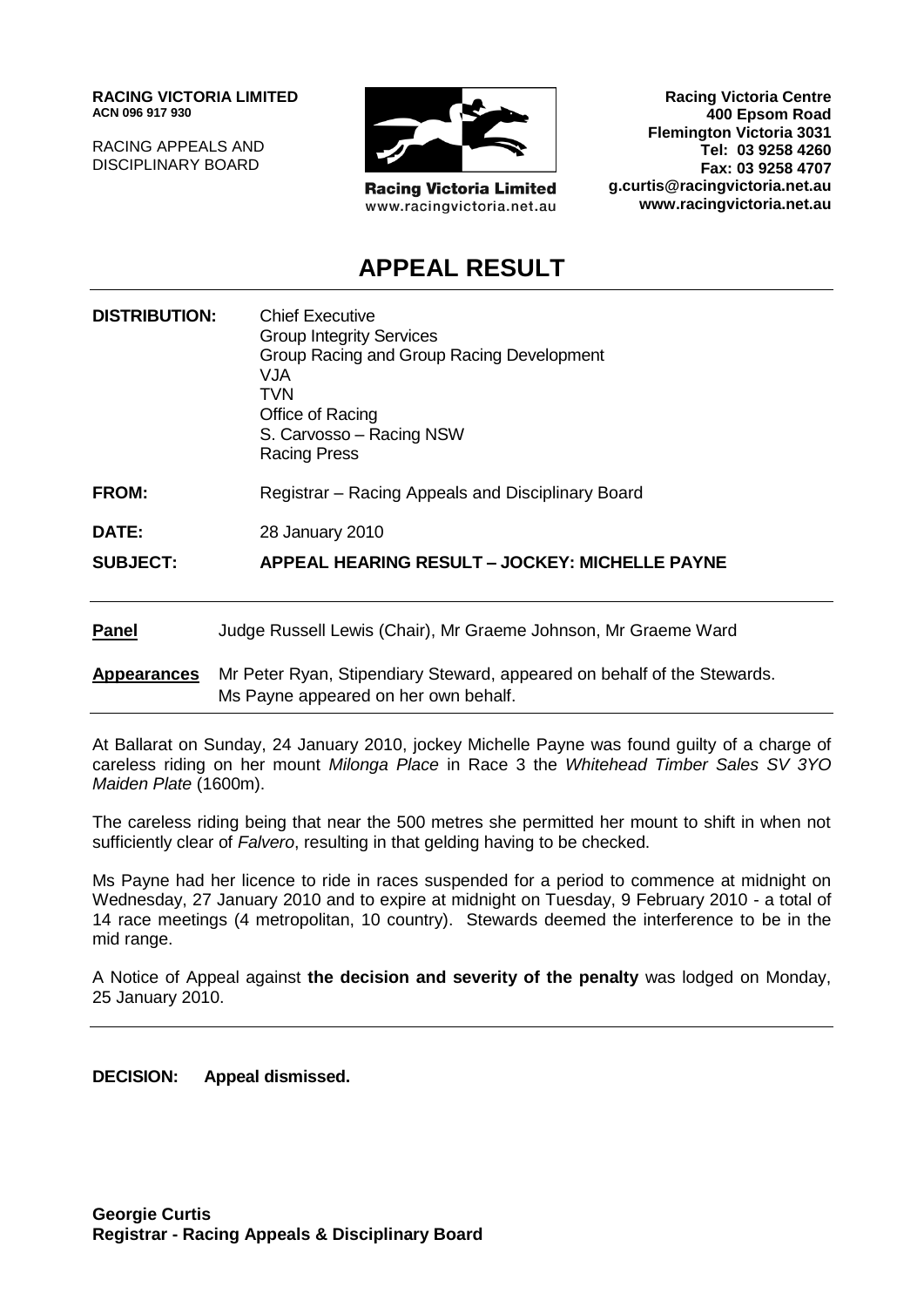# **TRANSCRIPT OF**

# **PROCEEDINGS**

## **RACING APPEALS AND DISCIPLINARY BOARD**

\_\_\_\_\_\_\_\_\_\_\_\_\_\_\_\_\_\_\_\_\_\_\_\_\_\_\_\_\_\_\_\_\_\_\_\_\_\_\_\_\_\_\_\_\_\_\_\_\_\_\_\_\_\_\_\_\_\_\_\_\_\_\_

#### **HIS HONOUR JUDGE R.P.L. LEWIS, Chairman MR G. JOHNSON MR G. WARD**

## **EXTRACT OF PROCEEDINGS**

#### **DECISION**

## **IN THE MATTER OF THE WHITEHEAD TIMBER SALES SUPER VOBIS THREE-YEAR-OLD HANDICAP OVER 1600 METRES AT BALLARAT ON 24/1/10**

#### **JOCKEY: MICHELLE PAYNE**

#### **MELBOURNE**

#### **THURSDAY, 28 JANUARY 2010**

MR P. RYAN appeared on behalf of the Stewards

MS M. PAYNE appeared on her own behalf